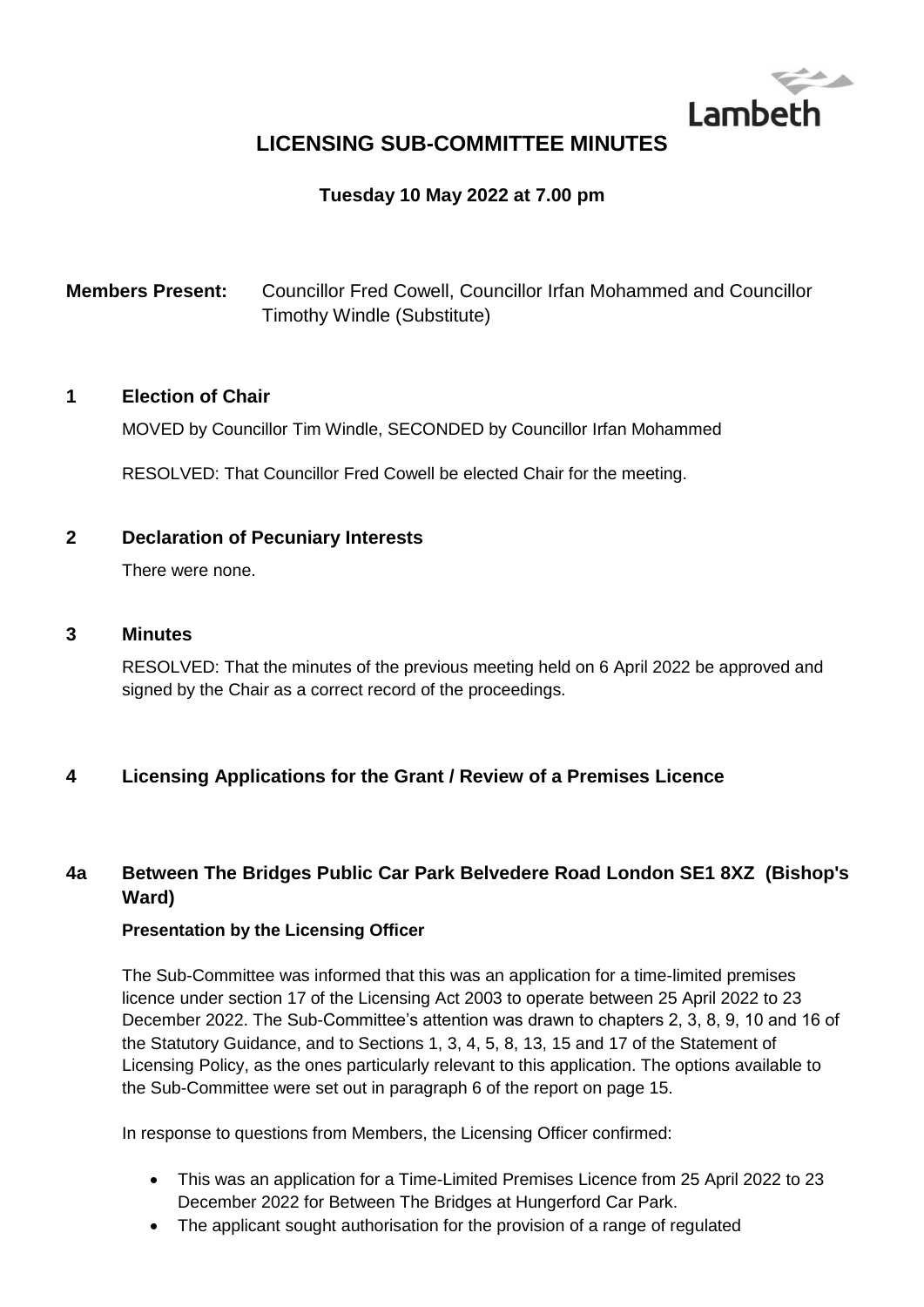entertainment.

- The applicant sought authorisation for the Sale of Alcohol on and off the premises on Monday to Sunday from 10:00 to 22:45.
- The opening hours for the premises were proposed as Monday to Sunday from 09:00 to 23:30.
- Representing the applicant, Mr Nathan Chambers, Mr Simon Taylor and Ms Meg John were in attendance.
- One representation has been received against the application from a local resident, Mr Simon Stewart, who was in attendance.
- Subsequent to the publication of the report, additional information had been shared with all relevant parties including a video to support the representation.
- Two separate Temporary Events Notices (TEN) applications had previously been submitted by the applicant.

## **Presentation by the Applicant**

Mr Simon Taylor informed the Sub-Committee that:

- The application was for a capacity of 3000 persons, but this had been reduced to 2000 and was requested that the proposed condition be amended to reflect this.
- The first stage of the application was for the summer event, which developed into the autumn / winter session beginning at Halloween.
- There was a wide range of programming for the event, from mainly recorded music two days a week to a showcase cinema, comedy, sporting events and cabaret, particularly during half term.
- From Friday to Sunday were showcase primary music events.
- There was a food and drink offering available throughout the day and patrons were able to purchase food before moving on to other activities.
- There were two separate maximum music noise levels. The first was 59 decibel (dB) and the higher level was 64 dB which applied from Thursday to Saturday.
- These were maximum levels with target levels 3 dB below that, due to wind direction changes or other factors.

In response to questions from Members, the applicant confirmed that:

- Noise limiters had not been referenced within the conditions as they were not seen as appropriate for outdoor events, but controlled environments such as clubs.
- There was a noise management plan, in which the acoustic expert must respond if requested to by any complainant.
- Contact details would be made available to all residents and in the event of complaint, there would be immediate response with relevant notes in terms of address and time to assess to determine whether this was a recurring complaint.
- The process may conclude that the venue was not responsible for the noise, and this would then be referred to the Council.
- The manager would inform the sound engineer if activity created noise nuisance.
- A helpline and complaint procedure had been provided to residents as evident within the noise management plan.
- The two previous complaints emanated from the same building, yet the specific number of complaints made was not available.
- One of the complainants had not received a fast response and this was escalated.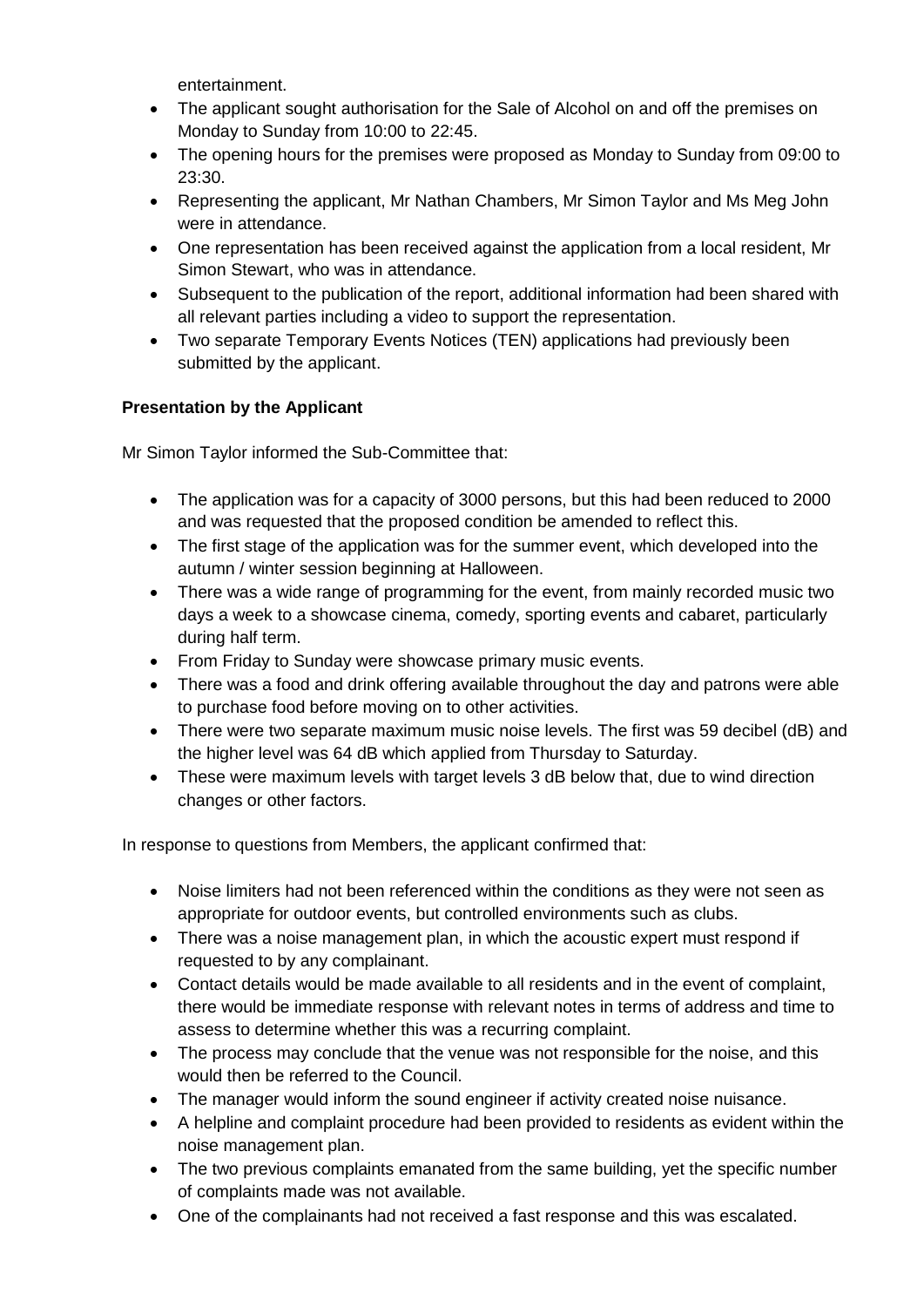- Ms Meg John provided her contact details to complainants promptly.
- In terms of the dispersal policy, it was not anticipated that 2000 patrons would disperse at the same hour, while a security team managed the outside area and encouraged people to disperse quietly and respect residents once they had finished their beverages.
- It was noted that no concerns had been raised by the Metropolitan Police regarding dispersal arrangements.
- Casson Square and the Shell building were considered two relevant positions for monitoring noise nuisance.
- Any data collected from Mr Stewart's premises would enable measuring noise frequencies at that height to then adjust levels accordingly.
- The applicant spoke to the acoustic expert about crowd noises and estimated that it was not possible to control, which may contribute an increase in one dB.
- In terms of containing small increases in dB levels, averages were calculated over a shorter period of five minutes, which gave an indication as to noise levels.

#### **Presentation by Interested Parties**

Mr Simon Stewart, representing local residents, stated that:

- The concerns were specific to the loud music and bass, not crowds, food or drink.
- The public address system (PA) also caused some disturbance.
- Mr Stewart and his family moved into the property in December 2020, before Between The Bridges opened in May 2021, when they started experiencing noise disturbance.
- Management responded to his concern, but this had not made much difference.
- Seeing the licence application advertised, Mr Stewart raised his objections and the mediation process had been constructive.
- The proposals had not made much difference to noise levels of the opening night, yet compared to the previous year, volumes were at lower levels.
- Bass was intensive on Saturday between 21:30 and 23:00.
- Mr Stewart remained concerned noise levels would return to those experienced in the previous year.

In response to questions from Members, Mr Simon Stewart confirmed:

- There was no pattern to the noise disturbance during the day, but between 21:00 and 23:00 levels increased.
- Mr Stewart had a young son who needed to be put to bed.
- The family was already at an inconvenience and didn't want a private company to install sound monitoring technology in their flat. It was suggested that the balcony could be used as an alternative.
- The litigations were not seen to have addressed concerns as noise could still be heard while all windows and doors were closed.
- The sound level on the ground floor was considerably lower and it was thought that sound was travelling upward and reverberating around the buildings.

In response to questions, Mr Taylor informed the Sub-Committee that:

- The applicant could address the concerns with the personal address system.
- Obtaining data from the tenth floor by installing a device on the balcony would make addressing these concerns more efficient.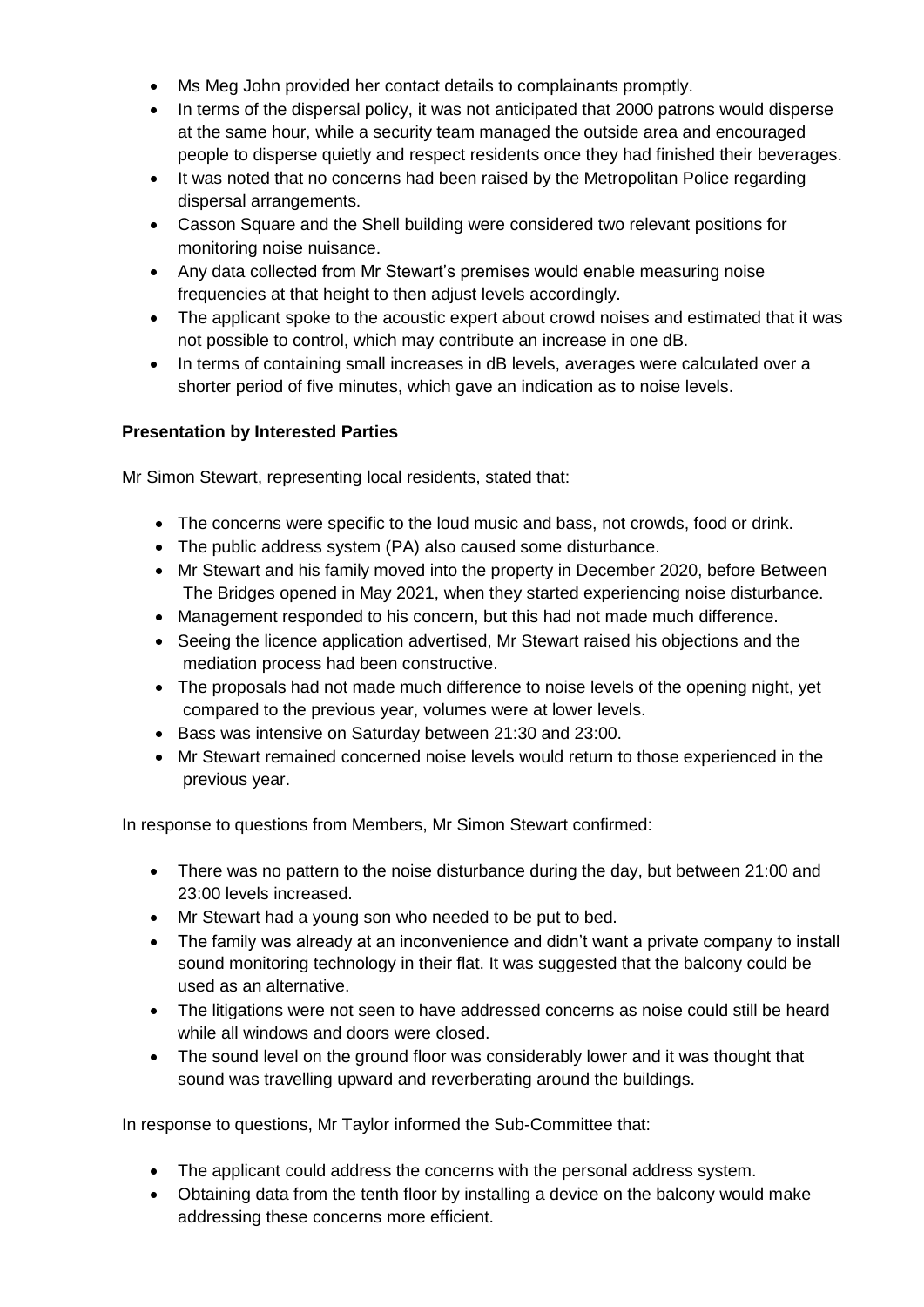- The applicant did not want to cause more disturbance to Mr Stewart's life.
- The 59 dB limit for Sunday to Wednesday was at a level of background noise and 64 dB for Thursday to Saturday was the minimum noise level for entertainment. Therefore, a uniform noise limit was not seen as appropriate in this case.
- The sound equipment was sophisticated and could adapt bass frequencies, but the issues experienced on the tenth floor would need to be assessed before they could be addressed.
- Non-commercial events were subsidised by commercial events and the music entertainment at this venue was not bass driven.

## **Adjournment and Decision**

At 20:01, the Sub-Committee withdrew from the meeting together with the legal advisor and clerk to deliberate in private.

The Sub-Committee had heard and considered representations from Mr Simon Stewart.

Legal advice was given to the Sub-Committee on the options open to them and the need for any decision to be proportionate. The Sub-Committee decided to grant the time-limited premises licence with the following additional conditions:

- Where appropriate, the licence holder will liaise with local residents on the location of monitoring stations and all such negotiations shall be conducted in good faith.
- The capacity was reduced from 3000 to 2000, at the request of the applicant.

The reasons for granting the time-limited premises licence were as follows:

- The Sub-Committee was mindful of Mr Stewart's complaints and the detailed evidence revealed a level of discomfort.
- Due to this disturbance being concentrated in the upper floors of buildings meant the location may have been more susceptible to noise disturbance and could be seen as a matter of private nuisance rather than public nuisance.
- The new condition encouraged an ongoing spirit of mediation in order to resolve ongoing issues causing Mr Stewart distress.
- While light in touch, if either party started to act in bad faith, there was ample ground for the Sub-Committee to review the application in future.

RESOLVED: To grant the time-limited premises licence with the additional conditions as detailed above.

#### **Announcement of Decision**

Members returned to the meeting and the Chair informed those present of the decision to grant the time-limited premises licence and provided reasons for the decision as outlined above. The Sub-Committee had considered all the options available to them and ultimately felt that the conditions met the concerns which had been raised. The Chair confirmed that written notification of the decision would be sent in due course.

## **5 Consideration of Objections to Temporary Event Notices**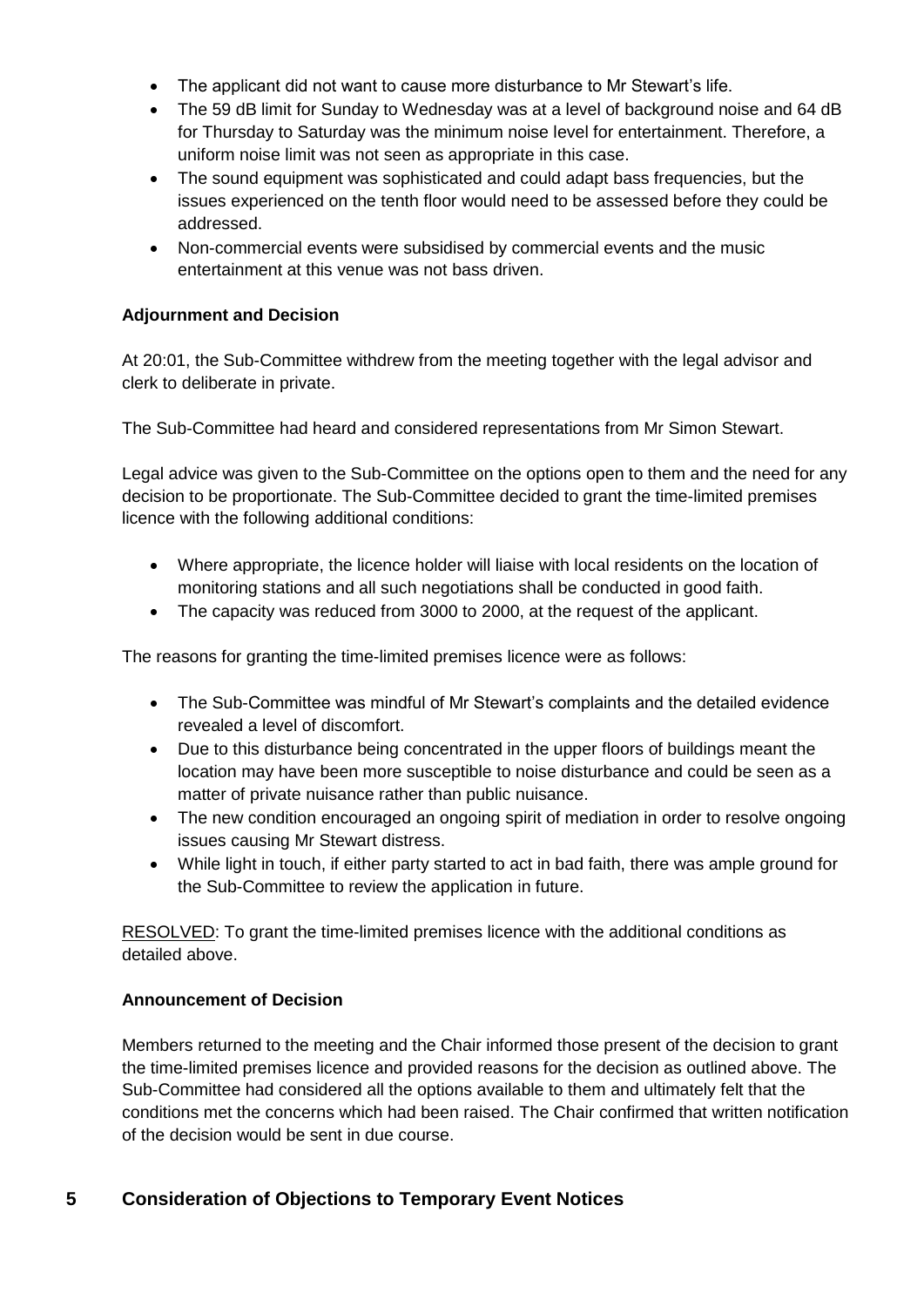## **5a 65 - 67 Clapham High Street London SW4 7TG (Ferndale Ward)**

This application was withdrawn.

## **5b 20 Brixton Road London SW9 6BU (Oval Ward)**

## **Presentation by the Licensing Officer**

The Sub-Committee was informed that this was an application for a. The Sub-Committee's attention was drawn to chapters 7, 9 and 15 of the Statutory Guidance, and to Sections 1, 3, 4, 5, 8, 13, 15 and 17 of the Statement of Licensing Policy, as the ones particularly relevant to this application. The options available to the Sub-Committee were set out in paragraph 6 of the report on page 15.

Mr Ola the Licensing Officer confirmed:

- This was an application by the Council's Public Protection Service for a counter-notice to be issued against a Temporary Event Notice (TEN).
- Mr John Ferreira submitted a TEN to the Licensing Authority on 12 April 2022 and was in attendance.
- The Notice would authorise the sale by retail of alcohol for consumption on the premises and the provision of regulated entertainment and late-night refreshment to 200 persons at the premises on 4 June 2022 from 18:00 to 01:00 and 5 June 2022 from 13:30 until 20:00.
- Details of the TEN could be found on pages 9 to 14 of the report.
- Mr Henry Umeh was in attendance representing Public Protection.

#### **Presentation by the Applicant**

Mr Henry Umeh, representing Public Protection, informed the Sub-Committee that:

- While the venue had been used for a long time for social events, the first complaint of noise nuisance was received in November the previous year.
- Prior to investigating two noise disturbance at the venue, the music had stopped and there were two further complaints following this incident.
- Following a complaint from a local resident on the 27 November 2021, Public Protection attended the venue at 00:45 and witnessed loud music.
- The second visit took place on 4 December 2022 at 21:50 and Public Protection witnessed a cultural event with loud music and ensured the sound level was reduced.
- One further official complaint that the Council had not adequately dealt with an issue that had been submitted by a local resident in January. An official response was issued, and the resident assured that Public Protection was investigating and that adequate notice was needed to investigate the noise disturbance in real time.
- The local resident sent an email to the Leader of the Council at 18:45 on 2 April 2022 regarding noise reverberating around property, specifically in the bathroom and bedroom and a recording had been attached as evidence.
- Public Protection liaised with the Licensing Authority and a further discussion took place with Scalabrini Fathers which uncovered that the club licence had lapsed and they were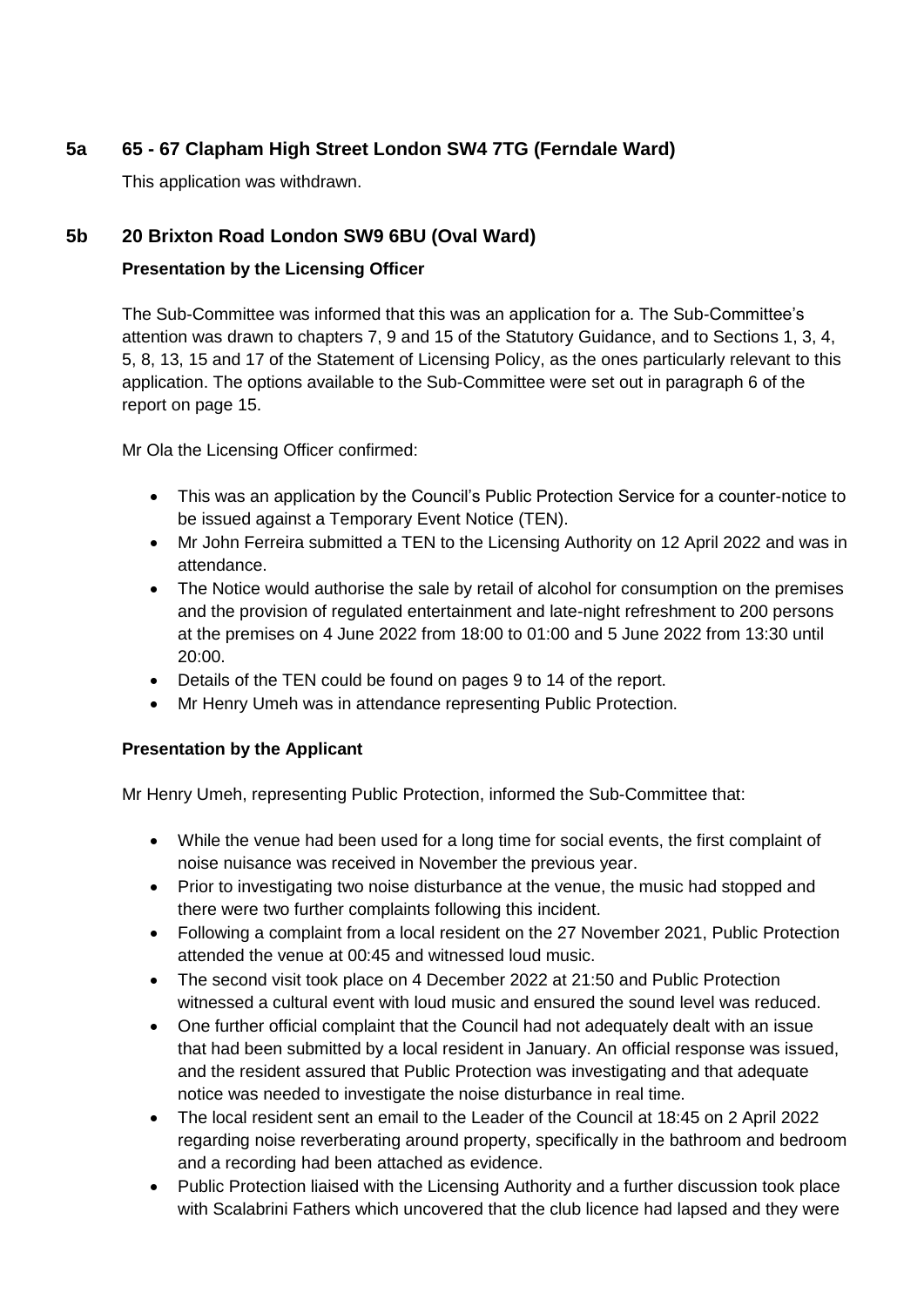invited to apply or another licence.

- Public Protection had been in receipt of approximately eight TENs applications at the venue and this application had been submitted to negate the impact of noise nuisance on the residents.
- The venue owner was encouraged to submit a full premises licence application and it was noted that further noise complaints could impact on this application.

In response to questions from Members, the applicant confirmed:

- One complaint had been received from a resident who lived in the adjoining building, which had been built recently.
- Residents were aware of the responsive complaints service operated by Public Protection.
- TENs notices were not displayed outside the property as was not a requirement.
- The club licence had expired in 2018 due to the death of the licence holder.
- Constructive conversations had taken place with the owners at Scalabrini Fathers, while the application of the full premises licence was in the control of their agent.

#### **Presentation by Interested Parties**

Mr John Ferreira said that:

- This was a Portuguese cultural event, which had been at the venue since 2021.
- The event involved a community dinner, entertainment artists from Portugal and the UK, as well as folklore dancing.
- The aim of the event was to raise funds for future events and the community, such as sponsoring a local children's football team.

In response to questions from Members, Mr John Ferreira confirmed that:

- It was clarified that this group was separate to the others and the focus of this hearing was the event in question, not the expired premises licence.
- AJ Productions was responsible for the sound system and was able to control the sound levels with a decibel reader.
- The back and front door would always remain closed to prevent music travelling outside.
- The applicant also looked to hang curtains in front and back to isolate the sound.
- The music would be turned off at closing hour and patrons would be dispersed slowly in groups of 15.
- There would be one member of staff outside.
- The event would have a mixture of recorded music, live performances and traditional folklore music towards the end of the evening. There would be no DJs or club music.
- This event was organised to celebrate Immigrant Day, a day that celebrated immigrants from Portugal to the UK and around the world.
- The community dinner was a ticketed event and customers were allocated seats.

Mr Henry Umeh, representing Public Protection, clarified that he did not have the information available as to which group was responsible for noise disturbance at this venue at each date.

#### **Adjournment and Decision**